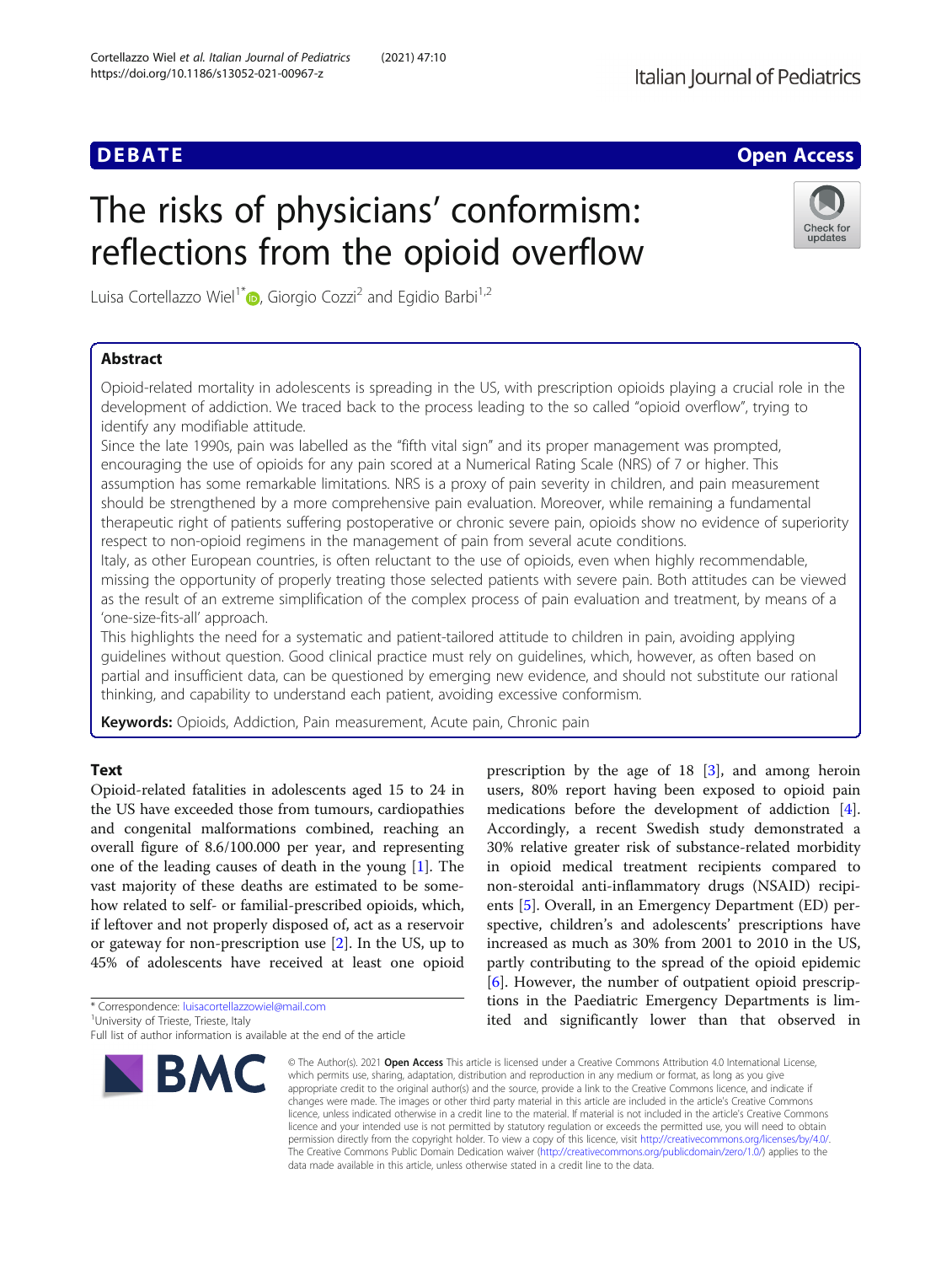children admitted to the General Emergency Departments [[7\]](#page-2-0).

In Italy, an increase in opioid overdose-related deaths has been observed from 1984 to 2000, with one peak in 1991, and a further one in 1995–1996, followed by a progressive decline; however, this rise has been mostly limited to older subjects, aged 25 to 44 years, while among younger users, aged 15 to 24, the incidence has shown a clear reduction after the 1991 peak, until the figure of 0.07/100.000 per year in 2017 ([http://dati.istat.](http://dati.istat.it/Index.aspx?DataSetCode=DCIS_CMORTE1_EV) [it/Index.aspx?DataSetCode=DCIS\\_CMORTE1\\_EV#](http://dati.istat.it/Index.aspx?DataSetCode=DCIS_CMORTE1_EV)). According to a retrospective study, involving 18 Italian EDs between October 2014 and January 2015, only 14% of 1417 of children received opioids for the management of acute non-procedural pain, with codeine plus acetaminophen being the most frequently prescribed drug (52%), followed by morphine (27%) and tramadol (21%) [\[8](#page-2-0)].

Opioid overflow can be understood as a paradigm shift considering that, less than 2 years ago, we were dealing with the emerging notion of the large under-recognition and under-treatment of pain, especially in children, and its detrimental neurobiological and psychosocial long-term effects. Since the late 1990s, pain has been labelled as the "fifth vital sign", and its proper recognition and management have become quality indicators in healthcare. In this framework, a large amount of literature has been produced, on both pain assessment and treatment in the paediatric population: several self- and caregiver-reported numerical scales for pain measurement have been developed, and the use of opioids has spread for the management of severe pain. Since then, we assumed that many kinds of pain scored at a Numerical Rating Scale (NRS) of 7 or higher in a broad range of patients deserved the administration of opioids for optimal management. This assumption has some remarkable limitations.

The first one rises from the modality of detection of pain itself. NRS is a proxy of pain severity in children, and as such needs to be interpreted within the context. Although the subject that is suffering is the only one endorsed with the right to express the amount of pain they are perceiving, the experience of pain results from both the peripheral nociceptive stimulus and its central elaboration: the latter depends upon a variable balance between pain-enhancing factors, including fear, anxiety and memory of previous pain experiences, and protecting elements, like the intellective level, resilience and sense of belonging.

Thus, to obtain an accurate esteem of pain severity in children, pain measurement should be strengthened by a more comprehensive pain evaluation and treatment planning, distinguishing between acute and long-term treatments.

The issue at stake is that the routine use of opioids in the management of pain from the vast majority of acute

paediatric conditions, both in the ED and after discharge, is not supported by any evidence of their superiority respect to non-opioid regimens. In fact, the most frequent paediatric conditions associated with severe pain largely benefit from non-opioid treatments, namely NSAIDs or even acetaminophen at appropriate dosages. Some examples are musculoskeletal pain from traumas or fractures [\[9](#page-2-0)], renal colic, migraine attacks, and acute abdominal pain [\[10\]](#page-2-0). On the other hand, physicians are also increasingly dealing with children reporting severe pain, which rises from somatic conditions, which will thus not benefit from pharmacological treatments [\[11](#page-2-0)]. If inappropriately treated, these patients could even be at higher risk of developing a substance use disorder due to the frequent comorbidity with anxiety and depression, and to their risk of isolation from peers.

The World Health Organization (WHO) analgesic ladder, advocating the optimization of non-opioid pain medications before adding opioids, can be relied upon to guide the management of pain in children [[12\]](#page-2-0). Accordingly, opioids represent a compelling opportunity for the control of severe pain, in selected emergency situations (e.g intranasal fentanyl in children with burns or misaligned fractures attending the ED) and acute/subacute, especially post-operative, settings.

On the other hand, opioids remain a fundamental therapeutic right of patients suffering any chronic severe pain deriving from different long-term of life-long conditions (e.g. cancer, progressive, and degenerative disorders) either as a first-line or after the failure of first-line alternative treatments. These patients with chronic severe pain force us to confront with another consideration on NRSs: when we ask children to score their level of pain from none to "the worst pain you can imagine", we should be aware that the upper limit of pain imaginable by any child depends on their previous pain experiences, and this unavoidably influences their NRS reported score.

We could interpret the easiness of opioids prescription, and at least a part of the opioid epidemic, as the result of an extreme simplification of the complex process of pain evaluation and treatment, by means of a 'onesize-fits-all' approach. On the other hand, Italy, as other European countries, has been (and often remains) reluctant to implement the use of opioids, even when highly recommendable. This attitude, as the opposite one, can be viewed as the result of a conformist approach to the management of pain. Remarkably, in this perspective, Italian physicians' approach causes the loss of opportunity of properly treating those selected patients with severe pain.

Throughout history, conformist attitudes have resulted from a variable combination of a need for standardization and a difficulty in abandoning previously established